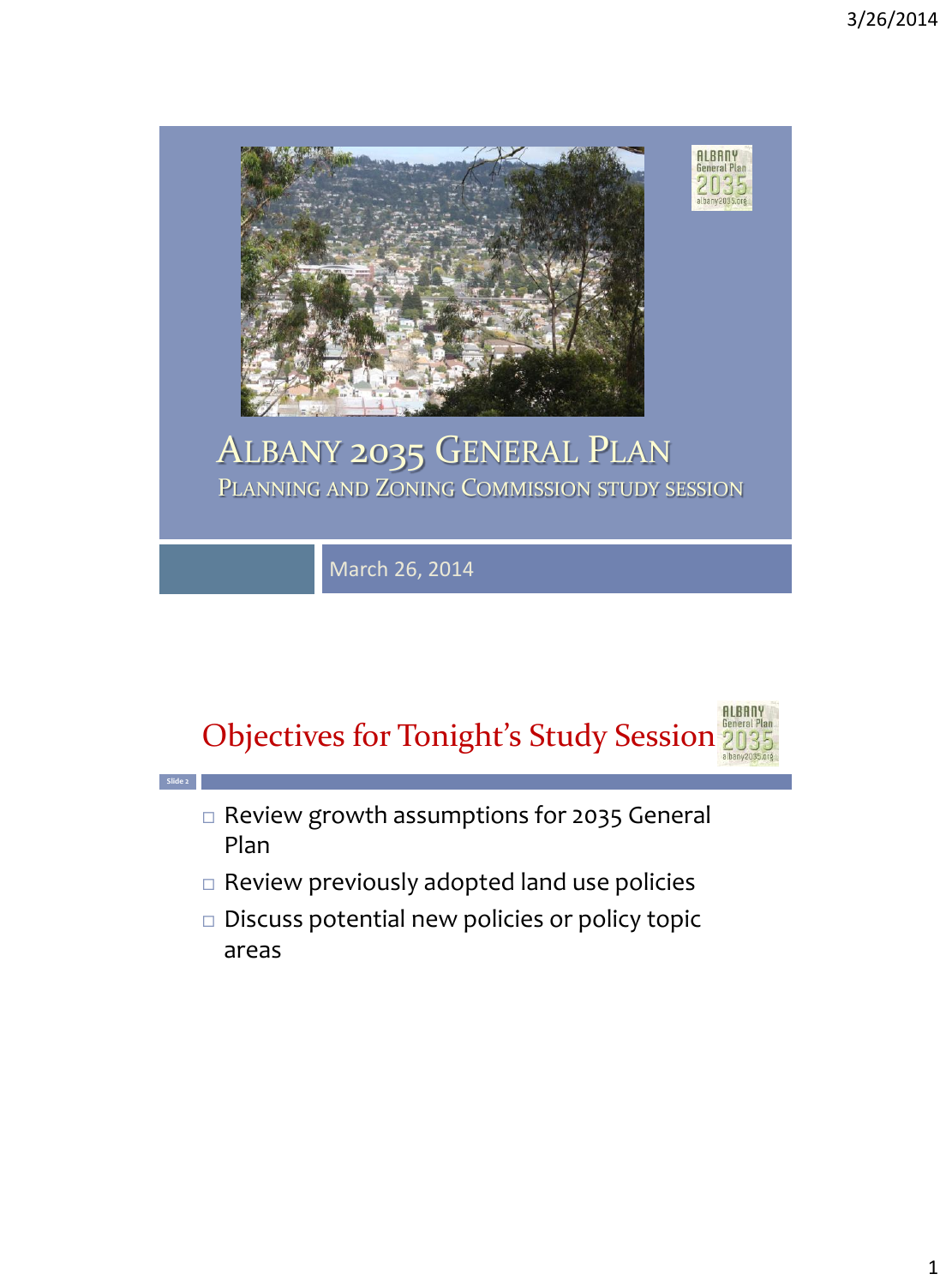

## Growth Assumptions



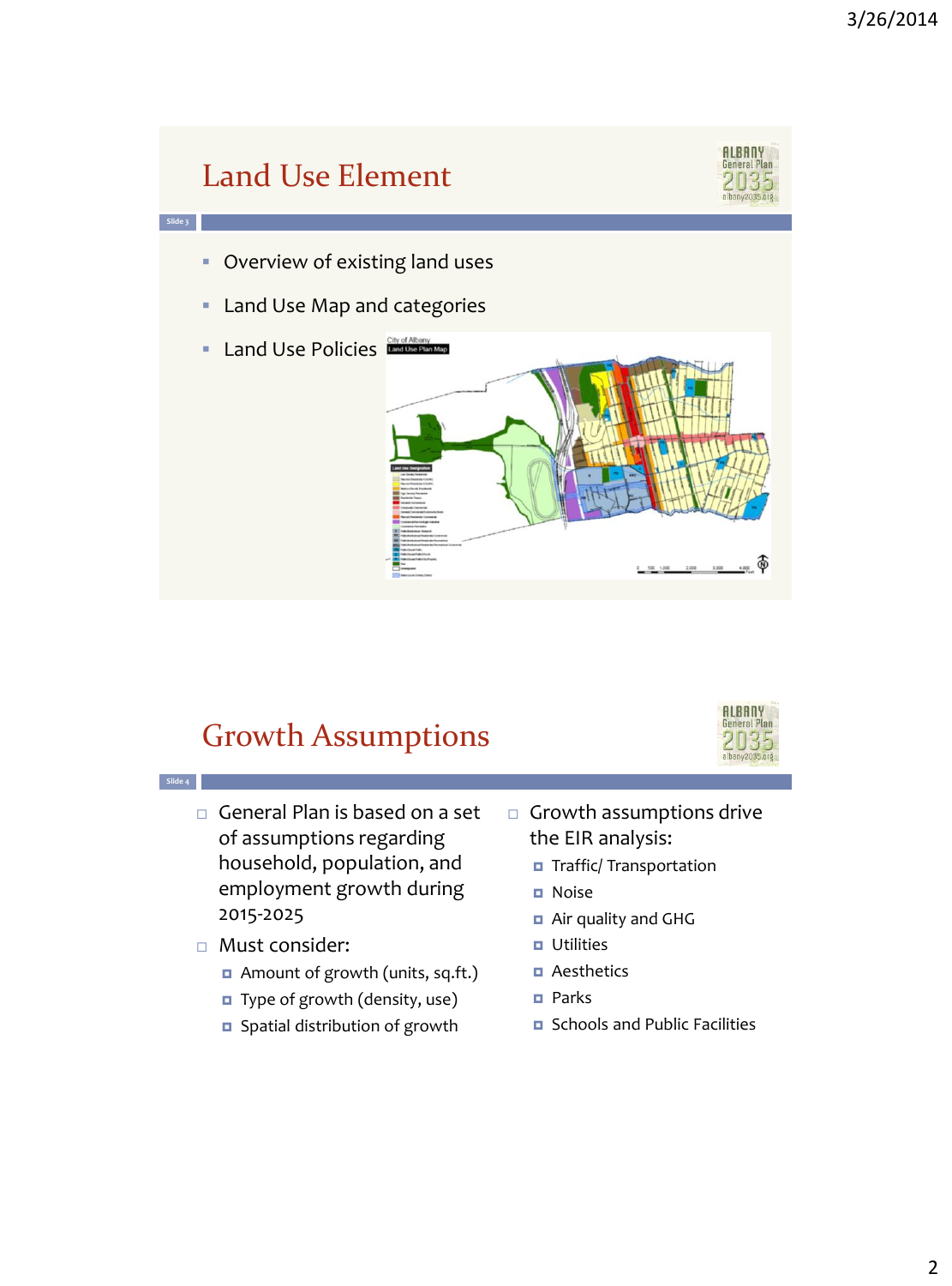# Growth Assumptions



**Slide 5**

|                   | 2015   | 2035   | <b>Net Growth</b> |
|-------------------|--------|--------|-------------------|
| <b>Households</b> | 7,415  | 8,080  | 665               |
| Population        | 18,540 | 19,885 | 1,345             |
| <b>Employment</b> | 5,150  | 5,980  | 830               |

Forecasts are consistent with ABAG Projections 2009 for 2035 Forecasts assume no substantive changes to land use map and zoning Forecasts are lower than Plan Bay Area forecasts for 2040 Achieving Plan Bay Area forecasts would require 400 more households by 2035

#### Growth Assumptions



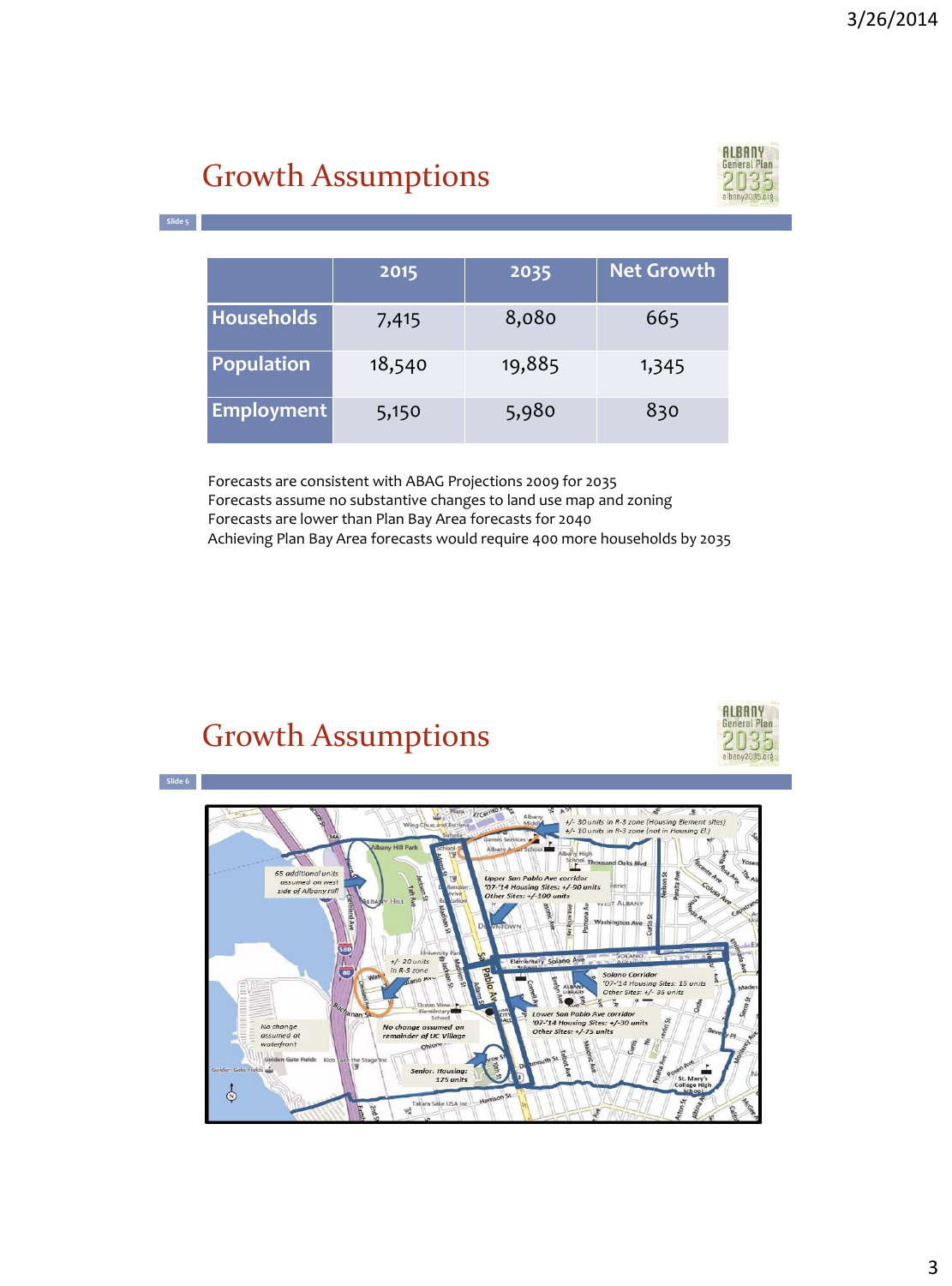## Existing (1992) Land Use Element



- 1. Residential Character
- 2. San Pablo Corridor
- 3. Kains-Adams Compatibility Issues
- 4. Solano Corridor
- 5. Transition Issues along Solano Cross-streets
- 6. Industrial Area
- 7. UC Village

**Slide 7**

- 8. Public Facilities
- 9. Community Design

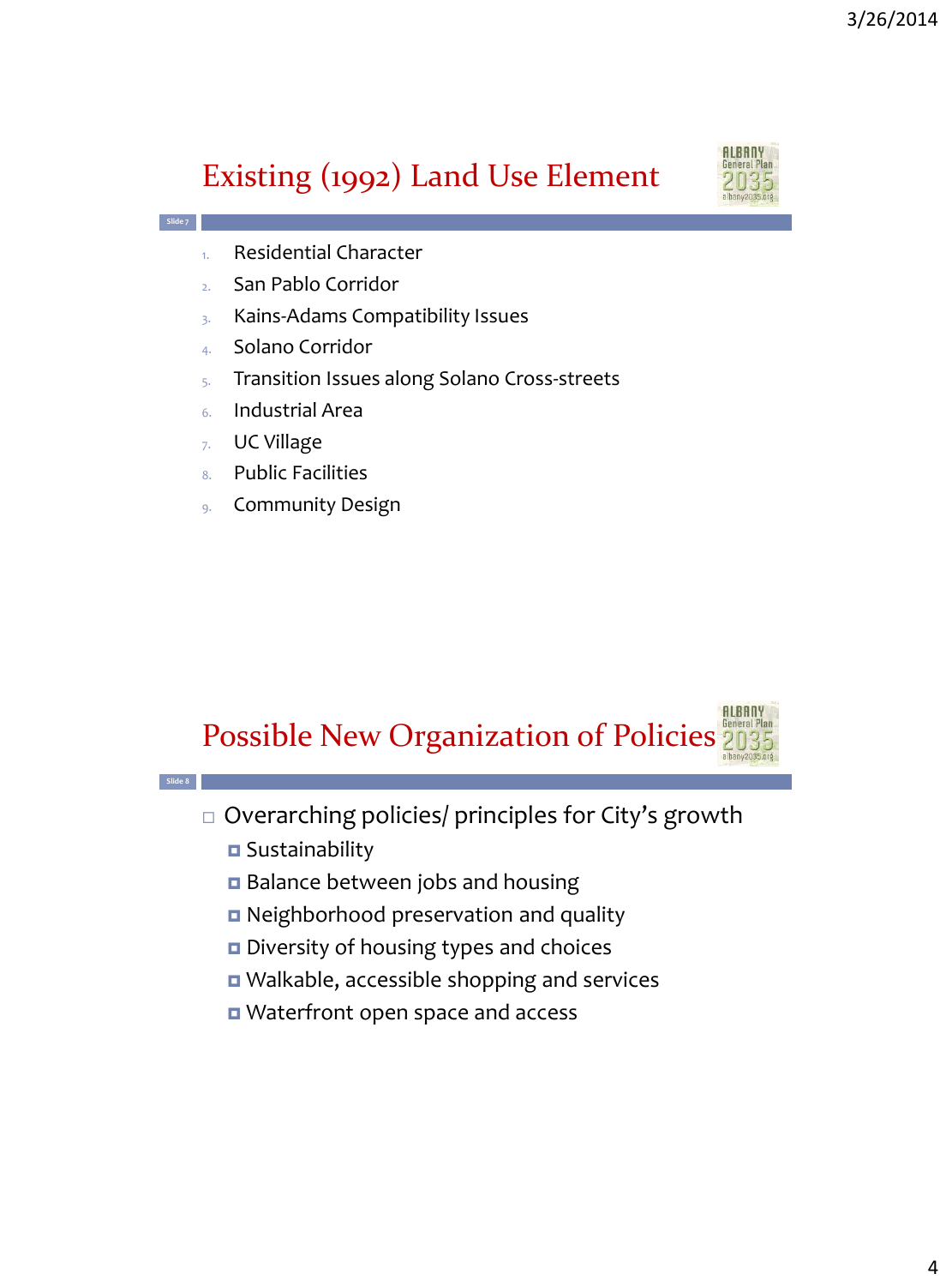

 $\Box$  Residential areas

**Slide 9**

- Maintenance and appearance
- **O** Compatibility of alterations and new construction
- Treatment of non-residential uses
- Compatibility/buffering with non-residential uses
- Scale transitions
- Small lots
- **Q** Accessory structures
- Views and vistas



- Commercial and mixed use areas
	- Overall character and character of subareas
	- Nodes

**Slide 10**

- Desired mix/balance of uses
- **D** Interface between corridors and residential areas
- Design and scale (height, pedestrian orientation, etc.)
- Auto-related uses
- Public space (streetscape, landscape, sidewalk space)
- **D** Ground floor activities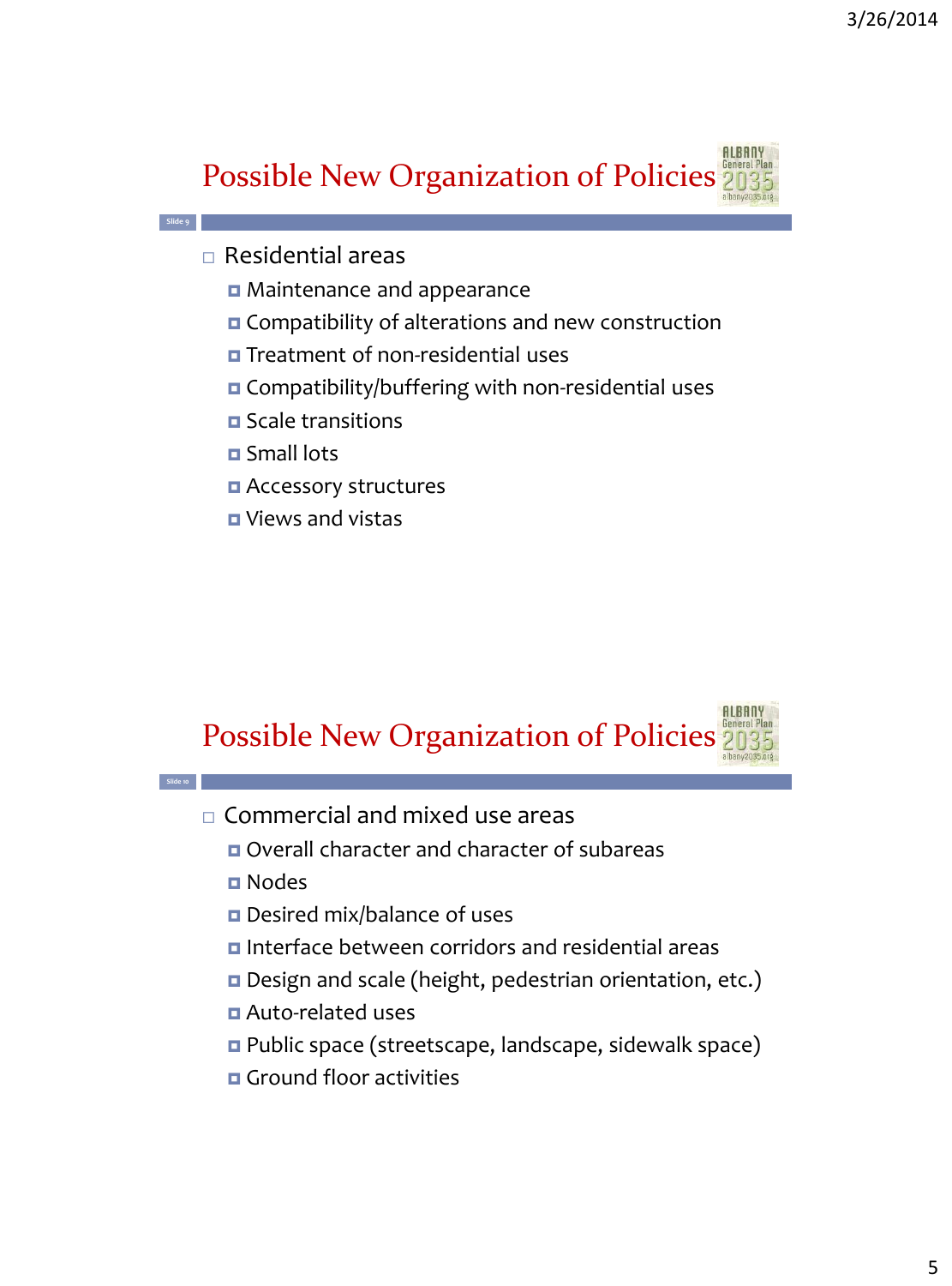

 $\Box$  Industrial areas

**Slide 11**

- $\blacksquare$  Types of uses
- **O** Compatibility and buffering issues
- □ Public and Quasi-Public Facilities
	- **D** Mitigation of development impacts
	- Public Schools
	- Special uses (private schools, churches, etc.)
	- UC Village, USDA, Orientation Center for the Blind, etc.
	- Wireless Facilities



- Areas of Special Importance
	- Albany Hill

**Slide 12**

- **D** Waterfront
- □ Community Design and Historic Preservation
	- **D** Views and vistas
	- **D** Architecture
	- **Historic Preservation**
	- **Gateways**
	- **O** Street trees and landscaping
	- Public Realm (signage, lighting, utilities, public art, etc.)